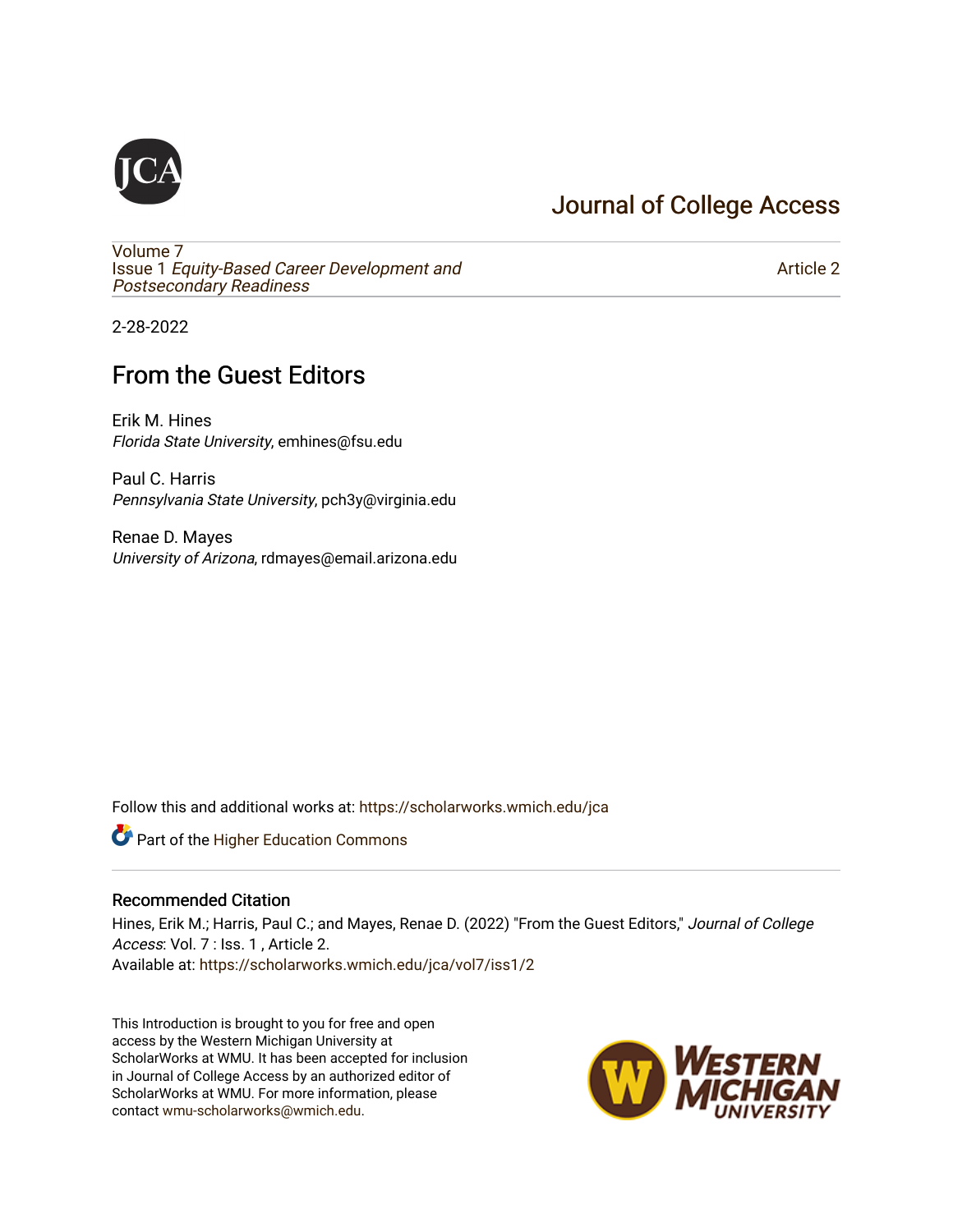

Authored by Erik M. Hines Renae D. Mayes Paul C. Harris



ducational attainment is needed to<br>
achieve economic stability, enjoy<br>
better health outcomes, and the<br>
ability to be more civically involved<br>
(Ma et al., 2019). Moreover, individuals can achieve economic stability, enjoy better health outcomes, and the ability to be more civically involved make well over one million dollars over a lifetime with postsecondary training, especially a college degree (Carnevale et al., 2015). Former First Lady Michelle Obama's Reach Higher Initiative and Better Make Room organization emphasize the need for individuals to pursue a postsecondary education to compete in the current economy (Better Make Room, n.d.). Moreover, current First Lady, Jill Biden has advocated for access to various postsecondary pathways, specifically free community college and other vocational training programs (Superville, 2021). Also, it is important to not only get students to college and other postsecondary institutions, but to also ensure they are retained and graduate from these institutions.

For students to persist at the postsecondary level, especially those from vulnerable populations, equitable programming and interventions should be a part of the equation for producing a diverse and inclusive



graduation class. Pre-college programs along with programs that support postsecondary readiness must be accessible to ALL students if the U.S. is to produce the next generation of talent and an inclusive workforce. Hines and colleagues (2021a) noted how bridge and academic support programs assisted a group of Black males in pursuing and getting into college. Moreover, high impact practices such as study abroad and learning communities have been shown to retain and graduate students from college (Kuh, 2008).

Although we know the various programming and interventions can successfully prepare students for postsecondary opportunities, we must ensure K-12 educators as well as faculty and staff at postsecondary institutions know how to work with students of color, first generation college students, and students from vulnerable populations to create access, opportunity, and sustained pathways to and out of postsecondary institutions. We must address the barriers and obstacles that hinder students from achieving the American dream of pursuing a postsecondary education, a good career, and a great quality of life. Some of these challenges include stereotyping and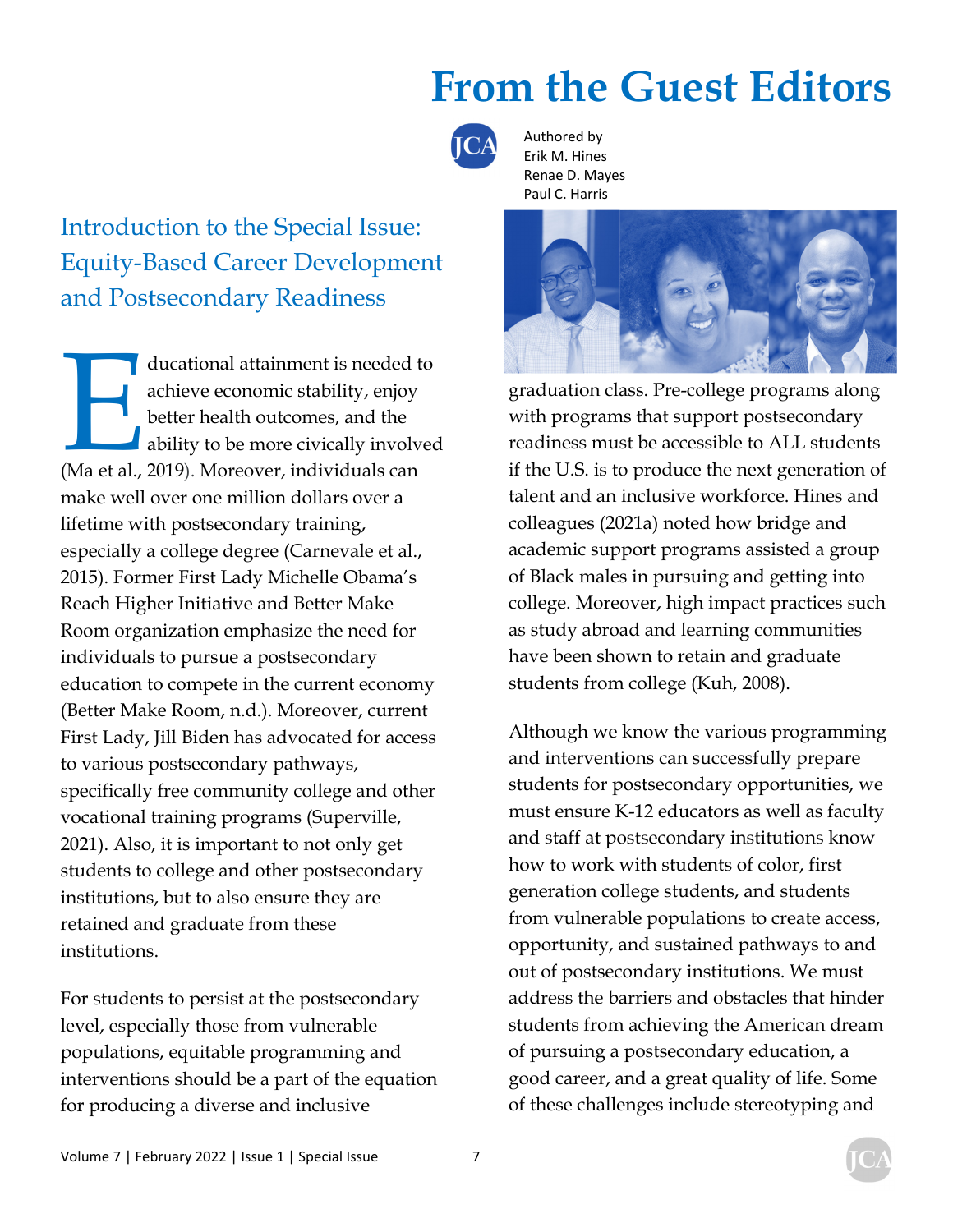bias, anti-Black racism, lack of access to rigorous coursework (e.g., Honors, Advanced Placement courses), lack of college and career readiness, lack of cultural competence in understanding students who have been historically marginalized and discouraged from pursuing a postsecondary education, and lack of information about financial aid packages (Hines et al., 2021b).

A continuation of the latest research and

best practices from an antiracist, culturally sustaining lens is needed to provide educators the solutions needed to ensure every student has an opportunity to get a postsecondary education. Thus, we present eight theoretical, qualitative, and quantitative articles that provide research on implementing equity based career development and postsecondary readiness for

**"A continuation of the latest research and best practices from an antiracist, culturally sustaining lens is needed to provide educators the solutions needed to ensure every student has an opportunity to get a postsecondary education."** 

specifically highlight the role that urban school leaders can play in preparing students through career academies.

Article two, "*I Was Going to Work Full-Time at Roses Department Store": The Need for College Readiness with Black and Latinx Students*, by Dana Griffin and Nicole Birkenstock discuss creating equitable college readiness practices in K-12 schools, particularly for Black and Latinx students who are at risk for not

> receiving college readiness knowledge and skills.

In article three, *Structured Pathways, Reinforced Plans: Exploring the Impact of a Dual Enrollment Program on the College Choice and Career Interests of Future Teachers of Color*, Jennifer M. Johnson, Joseph H. Paris, and Juliet D. Curci explain how to promote postsecondary access and teacher diversity through a dual enrollment

students in the K-16 educational system.

The first article titled, *Brown Bag to Lunch Buffet: A Case Study of a Low-Income African American Academy's Vision of Promoting College and Career Readiness in the United States,* coauthors Edward C. Fletcher, Jr., Erik M. Hines, Donna Y. Ford, and James L. Moore, III discuss the unique leadership behaviors and initiatives that facilitate college and career readiness of African American students. They

program with a Grow Your Own emphasis using a case study analysis.

Article four, *Breaking Down Barriers: A Culturally Responsive Career Development Intervention with Racially Minoritized Girls of Color*, co-authors Marsha L. Rutledge and Philip B. Gnilka detail the challenges and opportunities related to the career development experiences for girls of color. Authors go on to discuss the impact of a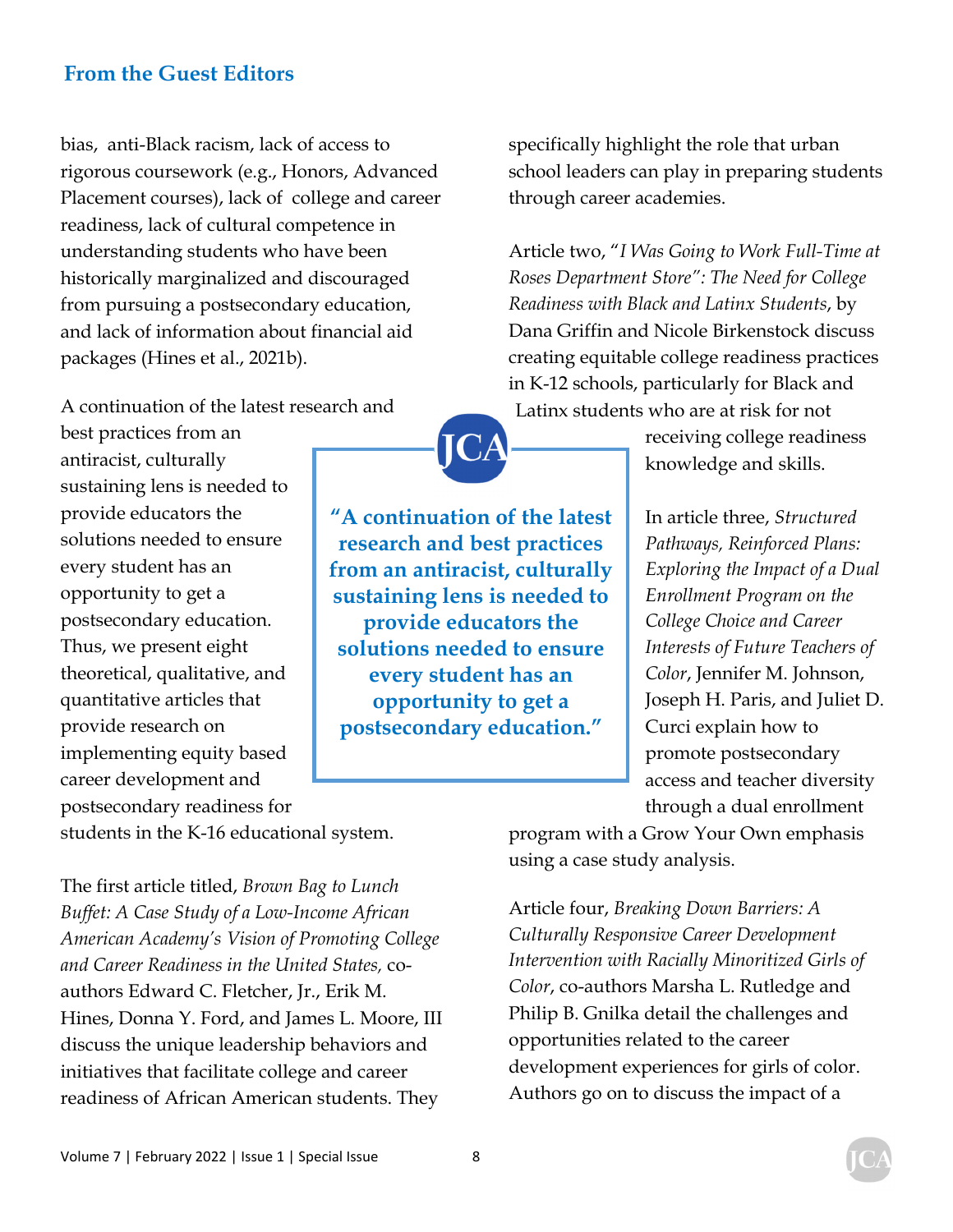fifteen week culturally responsive after-school program tailored specifically to the needs of girls of color. In particular, authors discuss the impact of the career intervention on participants' career exploration, leadership, and career decision making self-efficacy.

Article five, *Study Abroad: Perspectives from Historically Underrepresented Student Populations*, authored by Meaghan E. Ecker-Lyster and Nazedya Kardash discuss

improving access to study abroad for historically underrepresented students and through a qualitative research study, sought to understand how and abbreviated study abroad influence their decision to pursue this program.

### In article six, *Over the Rainbow: A Career Development Group for*

*LBGTQ+ Teens*, co-authors Anita A. Neuer Colburn and Isabella M. Herrera discuss the unique career development experiences of LGBTQ+ students. Authors build on the work of Pyle and Hayden (2015), to propose a sixsession model for career group counseling which is intentionally collaborative with LGBTQ+ identified community members.

Article 7, *Campus Visits as Predictors of Postsecondary Enrollment in Low-Income, Rural School Districts*, co-authors by M. Corrine Smith, Ross Gosky, and Jui-Teng Li examine

the relationship between visits to college campuses by middle school and high school students and postsecondary enrollment rates where campus visits are classified as both formal college visits and also informal campus visits, through GEAR UP. They found that both informal (Educational Campus Field Trip) and formal (Traditional College Visit) campus visits had an association with postsecondary enrollment rates, with formal campus visits collectively having a stronger

> impact than informal campus visits.

Last, article eight, *He Needs to be in a Learning Community - Learning Community*, a place of Respite and Brotherhood while Persisting in College, author Ngozi Taffe uses Community Cultural Wealth theory to discuss the impact of living and learning communities on the

persistence of Black males in college. The author unpacks various components of one living learning community and provides specific recommendations for Black students and the college administrators who serve them. Specifically, the author stresses the importance of a holistic learning experience for Black males where their academic, social, emotional, and cultural development are attended to.

Our hope is that this special issue serves as a gate opener rather than a gatekeeper to

**"Our hope is that this special issue serves as a gate opener rather than a gatekeeper to improving access to education and ultimately career opportunities for minoritized and marginalized student populations."**